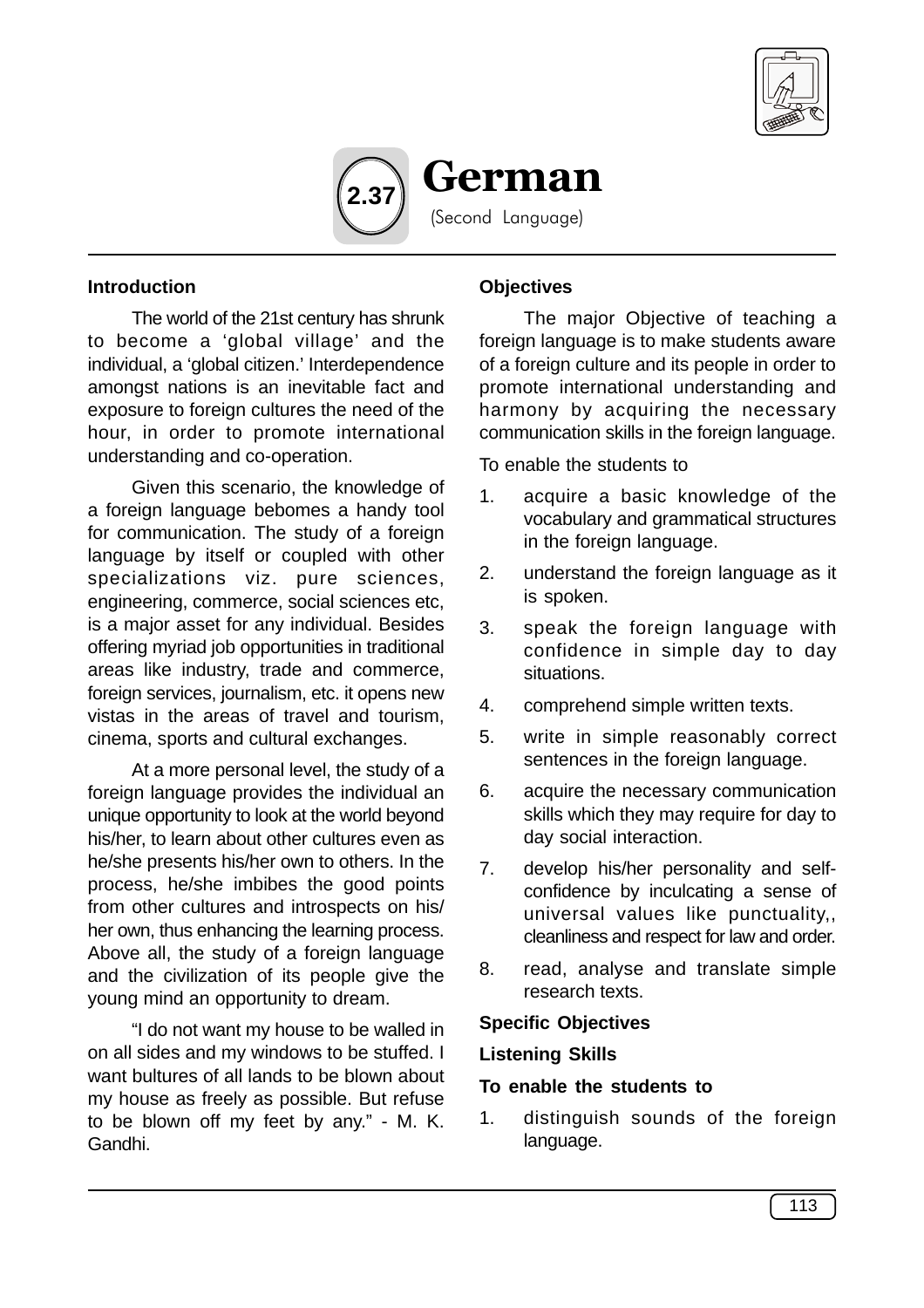

- 2. maintain his/her attention for a reasonable length of time.
- 3. listen for global understanding so as to be able to identify main points.
- 4. take dictation in a foreign language.
- 5. follow simple texts, read aloud so as to answer simple questions set on them.
- 6. understand conversation in simple, familiar day to day situations.
- 7. listen to and understand simple texts on the Cassette/CD.
- 8. listen to and understand a telephonic conversation.
- 9. understand the nuances conveyed through stress and intonation.

## **Speaking Skills**

#### **To enable the students to**

- 1. pronounce words correctly in the foreign language.
- 2. make meaningful use of words, phrases and sentences in context.
- 3. produce simple statements, questions, commands and requests.
- 4. express his/her ideas coherently and logically in simple sentences.
- 5. answer questions on simple texts orally.
- 6. narrate personal experiences, incidents and stories in brief.
- 7. describe a situation or to describe a picture.
- 8. converse appropriately in formal and informal contexts.
- 9. sing songs in the foreign language.

### **Reading Skills**

### **To enable the students to**

1. read aloud, with correct pronunciation, stress and intonation.

- 2. read aloud, at an appropriate pace and with pauses, showing awareness of Punctuation.
- 3. read aloud, short texts, poems with appropriate rhythm.
- 4. read silently with reasonable speed depending on the text.
- 5. read texts silently for overall understanding (skimming) and for finding Specific information.
- 6. deduce the meaning of words, phrases with the help of the context.
- 7. read notices, advertisements, news headlines and road signs etc.
- 8. learn to club or group sentences into appropriate sense groups/grammatical groups.
- 9. learn to use a dictionary and reference material.
- 10. and finally to be able to read for pleasure, knowledge or research.

### **Writing Skills**

### **To enable the students to**

- 1. master the art of writing including the use of Punctuation marks, capital letters and spellings.
- 2. write grammatically acceptable and situationally appropriate forms of the foreign language.
- 3. write answers to questions based on the texts or reading material as well as to personal response questions.
- 4. frame statements, questions, commands and requests for their appropriate use in different contexts.
- 5. develop a paragraph on a given subject taking into abbount boherence, logical sequence and connective devices.